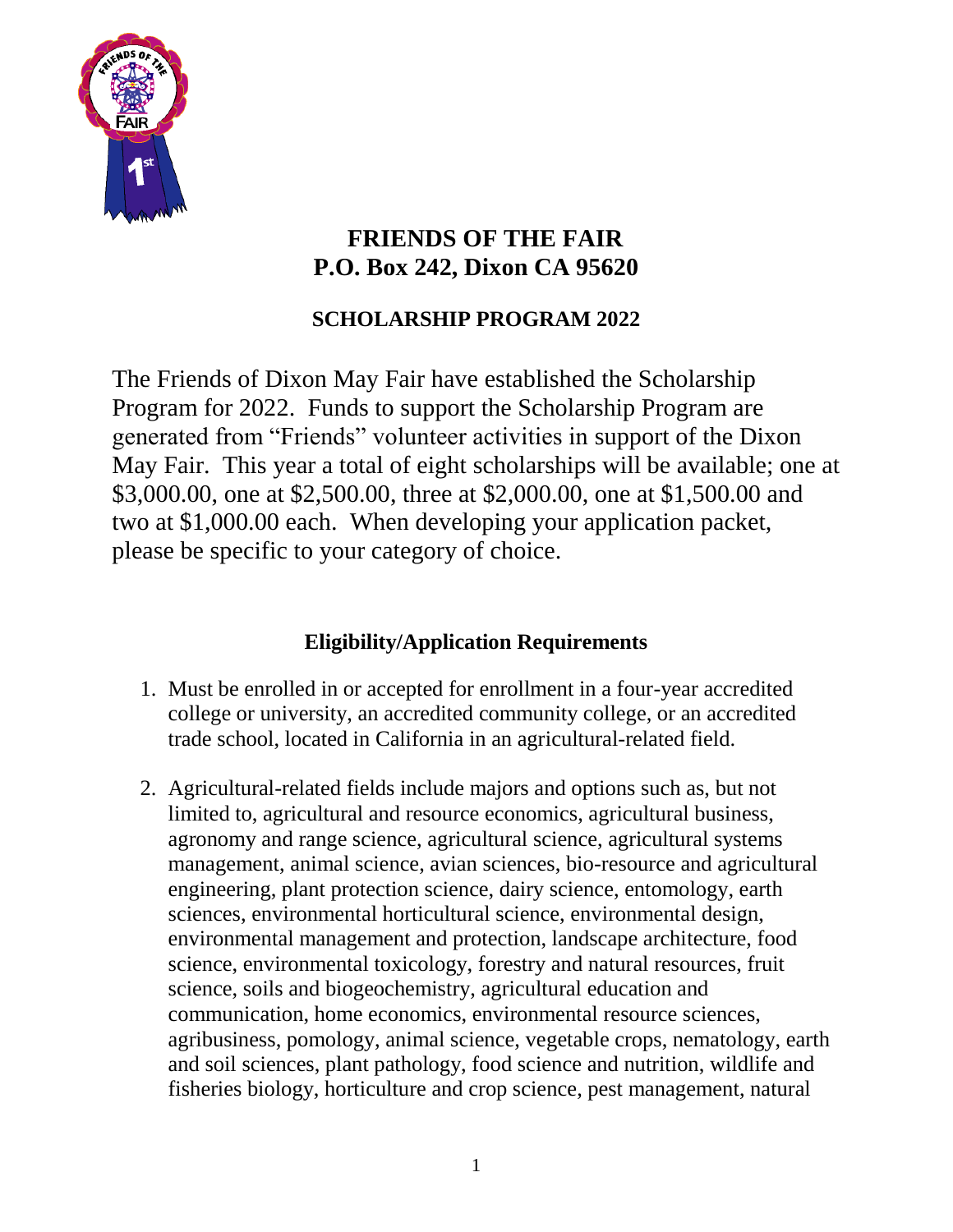resources management, child, family and consumer science, viticulture and enology, atmospheric science, and hydrologic science.

- 3. Must have a minimum grade point average of 2.0, or be a student in good standing.
- 4. A personal statement of no more than two typed pages (double-spaced) must accompany your application. Please indicate why you are pursuing your desired career and what you hope to accomplish.
- 5. A copy of your transcript (accumulative and current) must accompany this application.
- 6. Final applicants may be required to participate in a formal interview with the Scholarship Committee.
- 7. Each application packet must include:
	- a. Friends of the Fair application form
	- b. Personal statement
	- c. Copy of your transcript (accumulative and current)
	- d. Two **current** letters of recommendation on letterhead stationary containing name, address, phone number and email and *personally* signed by such person.

(one must be from a professional educator)

e. Any student forging or copying and submitting old recommendation letters will automatically be disqualified.

**Note:** Each packet must include: **1 set of originals and 1 set of copies of each of the required forms.** 

Only an official "Friends of the Fair" application will be accepted (**NO** exceptions to this requirement). **Applications may be printed from the web site, http://www.dixonmayfair.com.**

**Note: Only complete packets will be considered.** 

8. Application packets and all their contents become the property of the Friends of the Fair.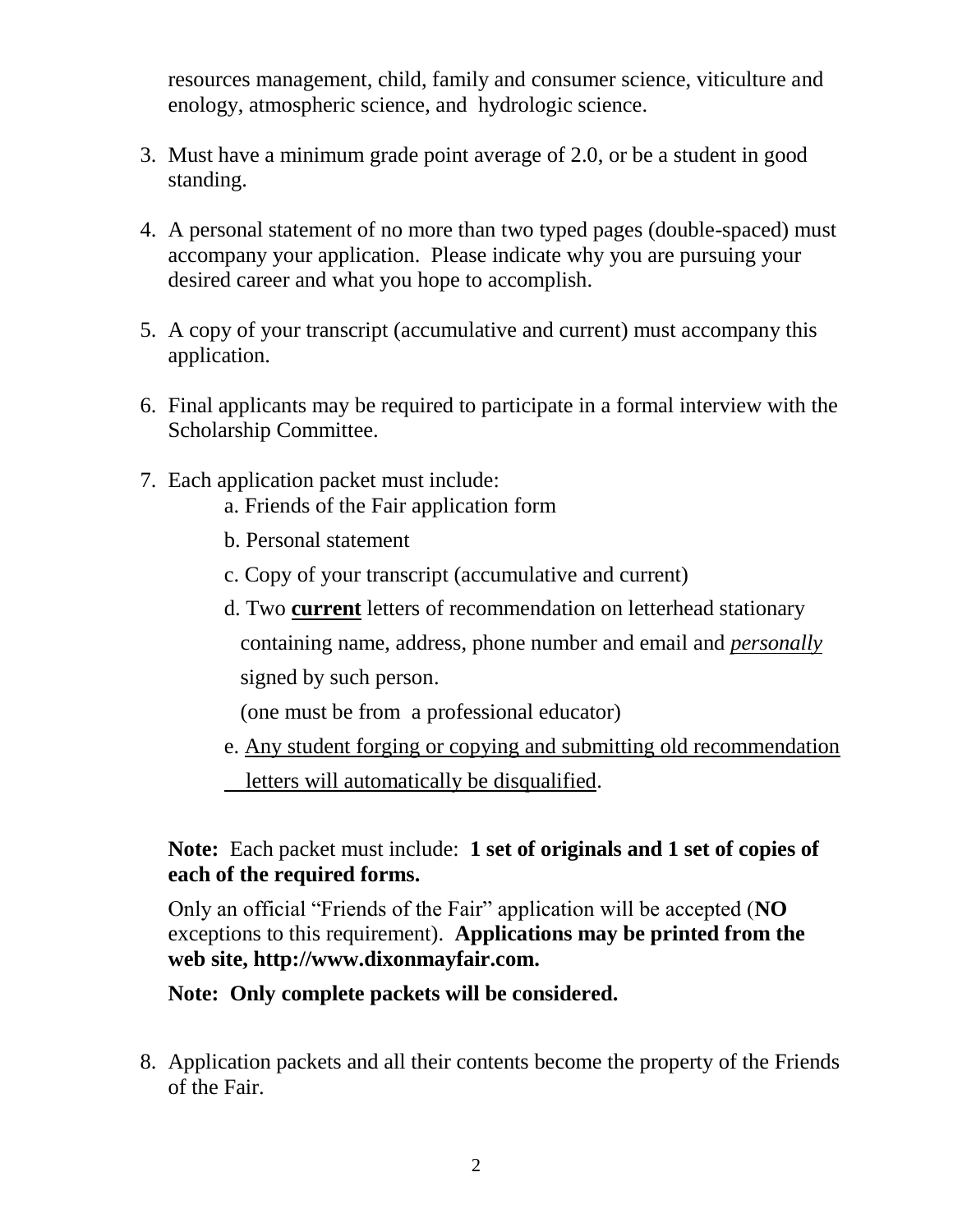- 9. Scholarships of \$3,000.00, \$2,500.00 & \$2,000.00 will be awarded to 4-year college or university student categories. Scholarships of \$1,500.00 and \$1,000.00 will be awarded to community college student categories.
- 10. Applicants must be a resident of Solano County (FFA, 4-H or Grange experience desired, but not mandated) for this agricultural-related scholarship.
- 11. Continuing scholarship winners can re-apply up to 4 times.
- 12. Completed application packets must be **postmarked no later than 5:00**

**P.M. on March 1, 2022.** Mail to: Scholarship Committee, Friends of the Fair Scholarship Committee, P.O. Box 242, Dixon, CA 95620.

### **For further information, write to the Friends of the Fair, P.O. Box 242, Dixon, CA 95620, visit Friends of the Dixon May Fair facebook page or call Carrie Hamel at 707-678-3187.**

**PLEASE NOTE:** All scholarship checks will be paid directly to the recipient upon receipt of proof of enrollment. All monies may be used only for tuition, fees, books, materials and supplies, housing and meals purchased on campus.

Recipients will be notified first by mail after April 15, 2022 and will be announced at the Dixon May Fair.

### **Scholarship Categories**

- 1a. Agricultural students currently in high school and planning to enter a fouryear accredited college or university as an agricultural student, in the fall of 2022.
- 1b. Agricultural students currently in high school and planning to attend an accredited community college as an agricultural student, in the fall of 2022.
- 2a. Agricultural students currently enrolled in a four year accredited college or university and having successfully completed 12 units of coursework.
- 2b. Agricultural students currently enrolled in an accredited community college and having successfully completed 12 units of coursework.

This program seeks to motivate well-rounded high academic achievers in pursuit of their careers and life goals in the areas of agriculture. **Preference will be given to individuals with broad personal, civic and academic experience. Applicants will be evaluated on the basis of scholarship, personal commitment and goals established for his/her field, leadership potential, civic accomplishments, chosen field and qualifications for category entered.**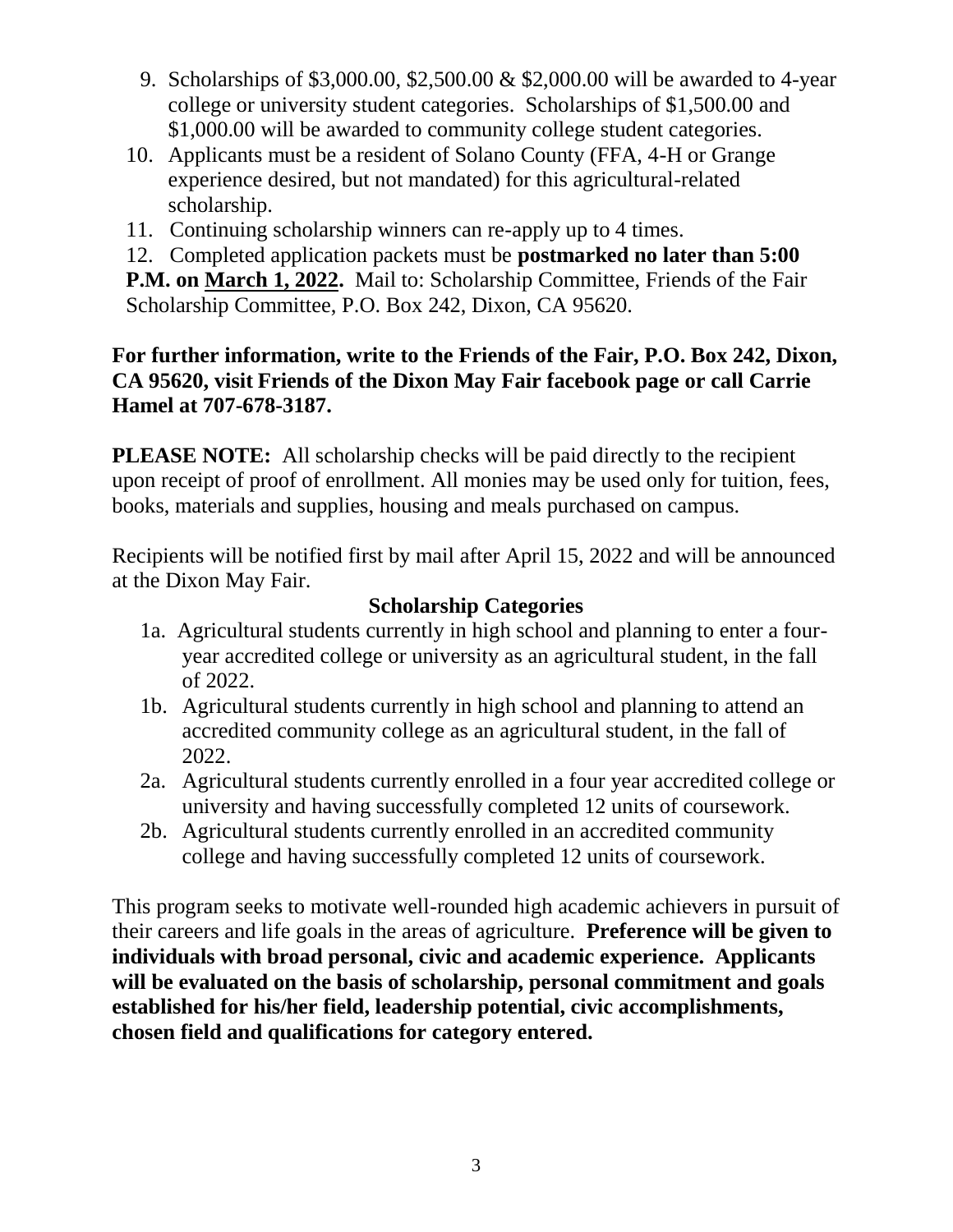

### **FRIENDS OF THE FAIR P.O. Box 242, Dixon, CA 95620**

Application must be filled out according to eligibility/application requirements on Page 1.

Application packets must be postmarked **NO LATER THAN 5:00 P.M. ON March 1, 2022, AND MAILED TO SCHOLARSHIP COMMITTEE, FRIENDS OF THE FAIR, P.O. BOX 242, Dixon, CA 95620.**

| Applicant's Name | Date of Birth |  |
|------------------|---------------|--|
|                  |               |  |

Permanent Address \_\_\_\_\_\_\_\_\_\_\_\_\_\_\_\_\_\_\_\_\_\_\_\_\_\_\_\_\_\_\_\_\_\_\_\_\_\_\_\_\_\_\_\_\_\_\_\_\_\_\_

Telephone \_\_\_\_\_\_\_\_\_\_\_\_\_\_\_\_ Email address \_\_\_\_\_\_\_\_\_\_\_\_\_\_\_\_\_\_\_\_\_\_\_\_\_\_\_\_\_\_

Name of high school you graduated from and your year of graduation or high school you will graduate from this year\_\_\_\_\_\_\_\_\_\_\_\_\_\_\_\_\_\_\_\_\_\_\_\_\_\_\_\_\_\_\_\_\_\_\_\_\_\_\_\_\_\_\_\_\_\_\_

What career/ vocation do you plan to pursue? \_\_\_\_\_\_\_\_\_\_\_\_\_\_\_\_\_\_\_\_\_\_\_\_\_\_\_\_\_\_\_\_\_\_\_

List college or school you are planning to attend and have been accepted, or are currently attending.

\_\_\_\_\_\_\_\_\_\_\_\_\_\_\_\_\_\_\_\_\_\_\_\_\_\_\_\_\_\_\_\_\_\_\_\_\_\_\_\_\_\_\_\_\_\_\_\_\_\_\_\_\_\_\_\_\_\_\_\_\_\_\_\_\_\_

COMPLETE THE FOLLOWING FINANCIAL NEED SECTION:

Father/Mother/Guardian's name

Address \_\_\_\_\_\_\_\_\_\_\_\_\_\_\_\_\_\_\_\_\_\_\_\_\_\_\_\_\_\_\_\_\_\_\_\_\_\_\_\_\_\_\_\_\_\_\_\_\_\_\_\_\_\_\_\_\_\_\_

Number of children or dependents, including applicant, living at home \_\_\_\_\_ List of ages \_\_\_ \_\_\_

\_\_\_ \_\_\_ \_\_\_ \_\_\_ \_\_\_.

How many children, including applicant, will be attending college next fall? State your parent or guardian's present occupations:

Father's (Guardian's) occupation \_\_\_\_\_\_\_\_\_\_\_\_\_\_\_\_\_\_\_\_\_\_\_\_\_\_\_\_

Mother's (Guardian's) occupation \_\_\_\_\_\_\_\_\_\_\_\_\_\_\_\_\_\_\_\_\_\_\_\_\_\_\_